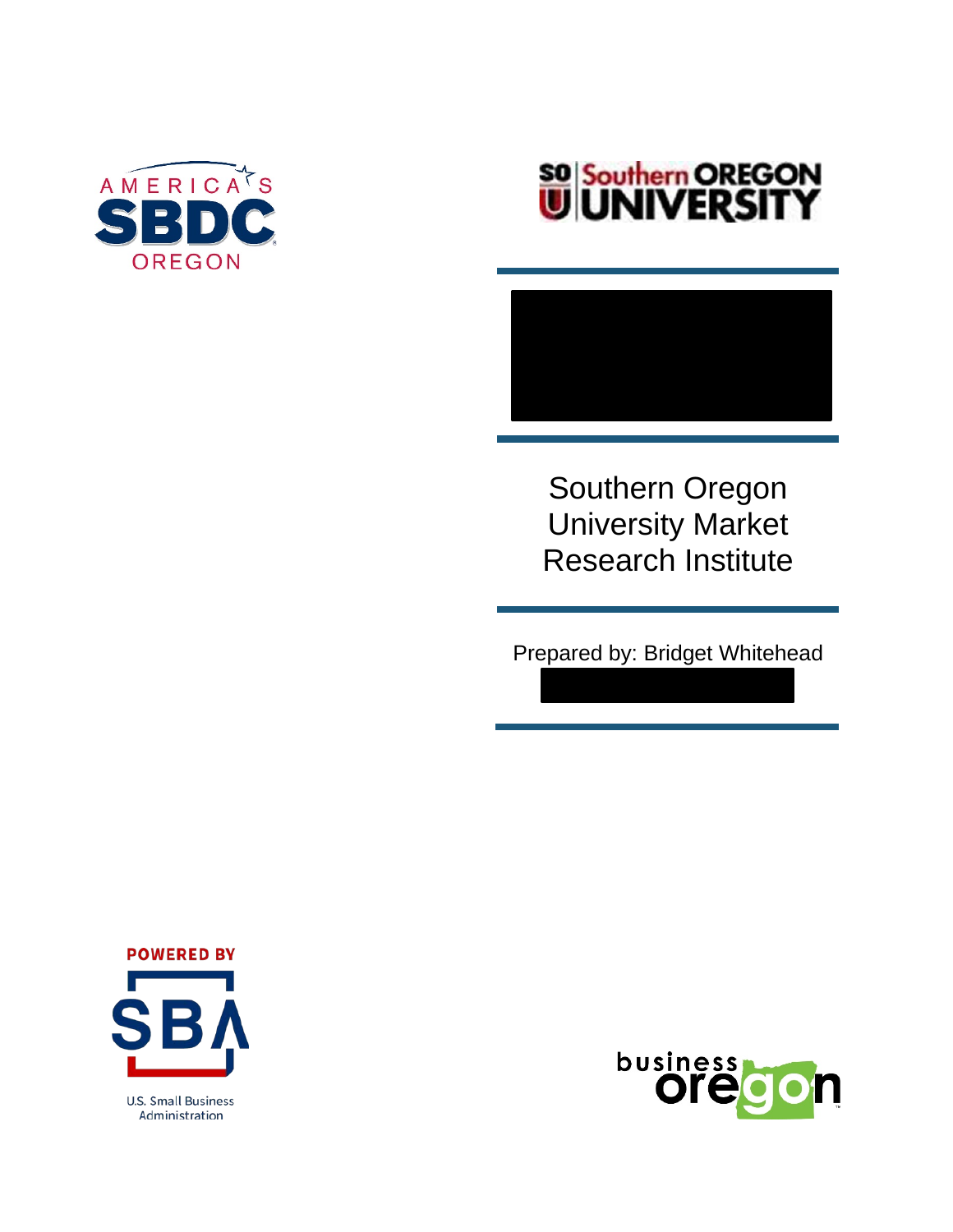# TABLE OF CONTENTS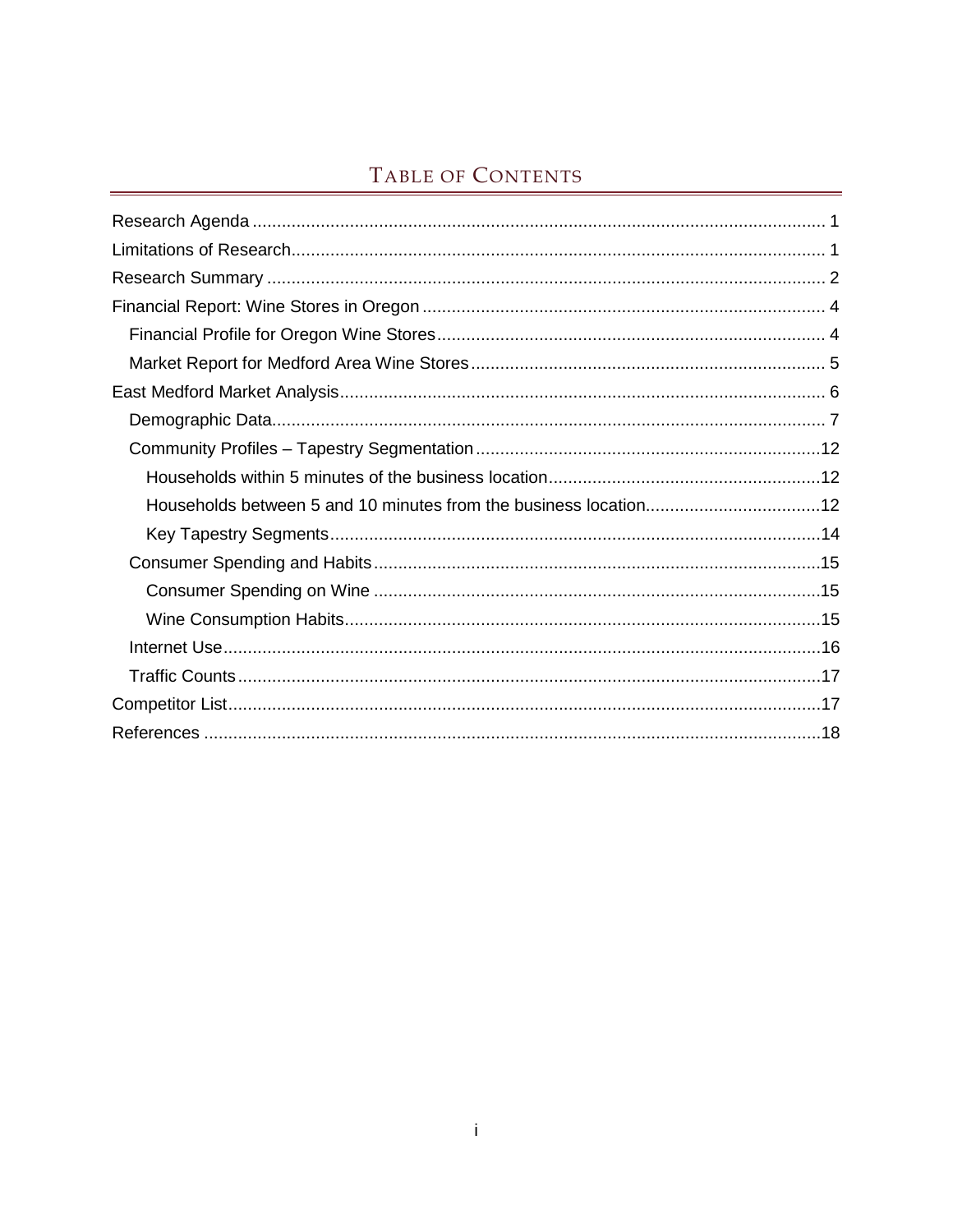## RESEARCH AGENDA

<span id="page-2-0"></span>To support these goals, this report provides market analysis of the local region, including community profiles, demographic and housing data, consumer spending estimates, and traffic count data. Also included are financial data for wine stores in Oregon and in Medford, and a list of competitor businesses in Jackson County.

## LIMITATIONS OF RESEARCH

<span id="page-2-1"></span>The MRI uses licensed commercial databases for research purposes. All data in this report is secondary research based on the information available through the resources listed in the References section.

- ESRI's estimates of consumer spending, consumption, and internet use may be based on US-wide data and modelled for the local area using community profiles. The best information about local consumer habits will come from learning about the local population directly.
- All of the market analysis except traffic counts (demographic data, community profiles, consumer spending and habits, and internet use) are based on data for residents of the region. It does not include any information about tourists to the area. Therefore, total consumer spending within the region is likely higher due to tourism.
- The ReferenceUSA data used to develop the competitor list is filtered by NAICS industry codes. Occasionally businesses report the wrong NAICS code. As a result, some businesses may be included that are not appropriate, while other appropriate businesses may be missing.

Information is provided where possible, on a best-effort basis, and within the resources available to the MRI.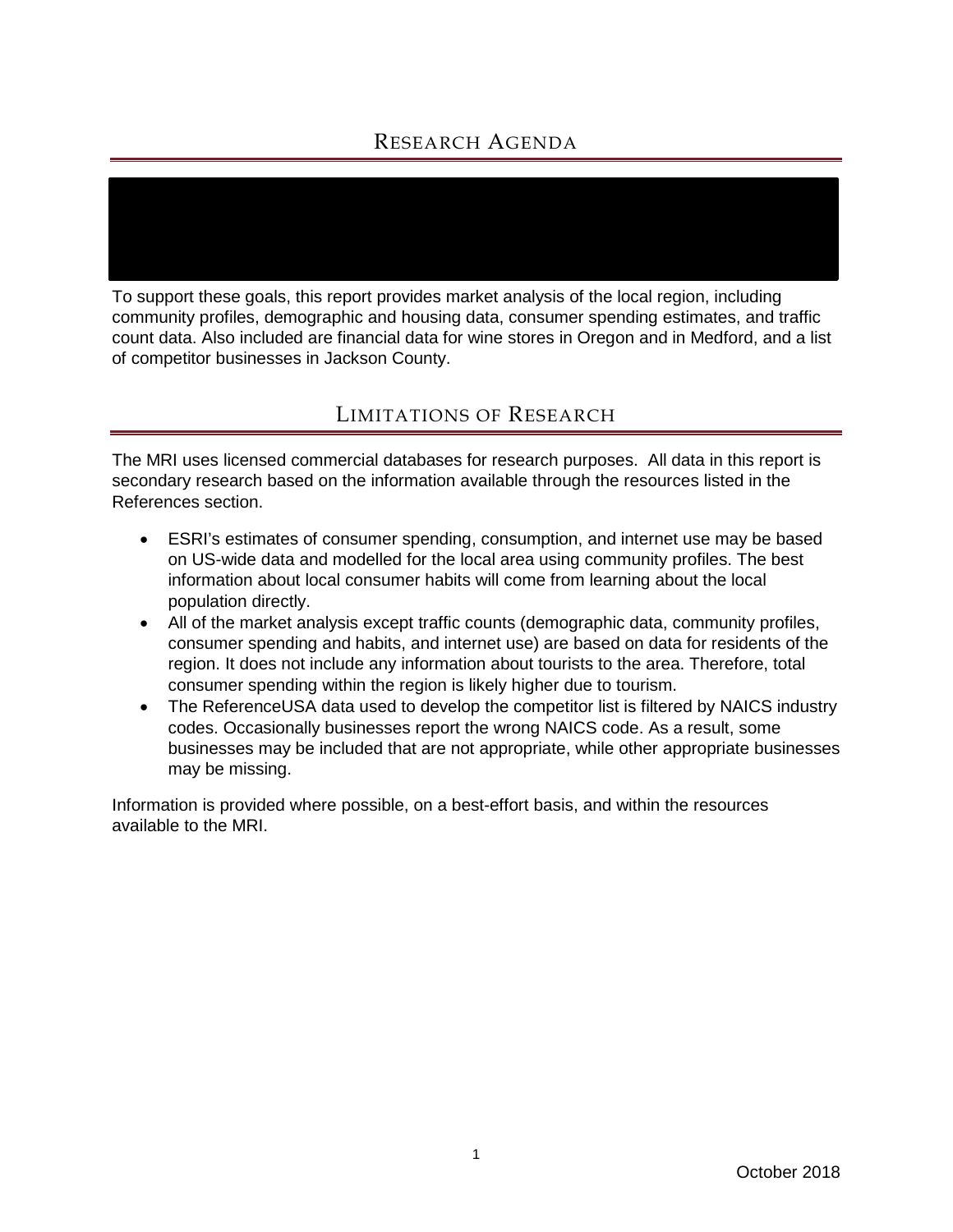#### <span id="page-3-0"></span>**Financial Report for Wine Stores in Oregon**

- Based on data from annual samples from 2015 to 2017 of wine stores in Oregon with annual sales between \$500,000 and \$999,999: (p. 4)
	- o Discretionary Owner Earnings are 9.6% of total revenue. Officers' compensation is 4.1% of revenue and after tax net profit is 4.8%.
	- o The major expense is non-labor cost of sales (73.7% of total revenue).
- Based on data from wine stores in the Medford area from 2015 to June 2018: (p. 5)
	- o BizMiner reports 13 wine stores in the area in June 2018, with median sales of \$660,000 projected for 2018. This group does not include tasting rooms associated with wineries.
	- $\circ$  12 of the 13 wine stores are small businesses with less than 25 employees. Based on these 12 businesses, the average business has 4 employees with an average annual wage of \$20,907.

#### **Market Analysis**

**Note:** The following data are estimates, rather than exact, known values.

#### **Demographic and Community Profile Data**

- 47,354 people live within a 10 minute drive time of the business. Of this group, 9,619 people live within five minutes and 37,735 live between 5 and 10 minutes away. Roughly 3 in 10 live alone, and about one quarter have children in the household. (p. 7)
- The area within 5 minutes of the business has a relatively mature population: 48.3% are 55 years or older (4,645 people). In contract, the area between 5 and 10 minutes away has a more evenly distributed population, with only 36.4% 55 years or older (16,530 people). (p. 7)
- Households within 5 minutes of the business tend to have higher incomes. The average household income is \$97,640 and 48.2% of households earn \$75,000 or more (1,928 households). By contrast, households between 5 and 10 minutes from the business have an average household income of \$68,241 and 32.9% of households earn \$75,000 or more (6,116 households). (p. 9)
- Within 10 minutes of the business, we identify four key community profiles: (pp.  $12 14$ )
	- o Savvy Suburbanites: 1,586 households
	- o Exurbanites: 620 households
	- o Comfortable Empty Nesters: 2,584 households
	- o In Style: 765 households
- While each of these community profiles has some different characteristics (p. 14), they are all older communities approaching retirement, and relatively wealthy. With the exception of Comfortable Empty Nesters, ESRI describes these groups as being well-connected technology users who prefer natural or organic products.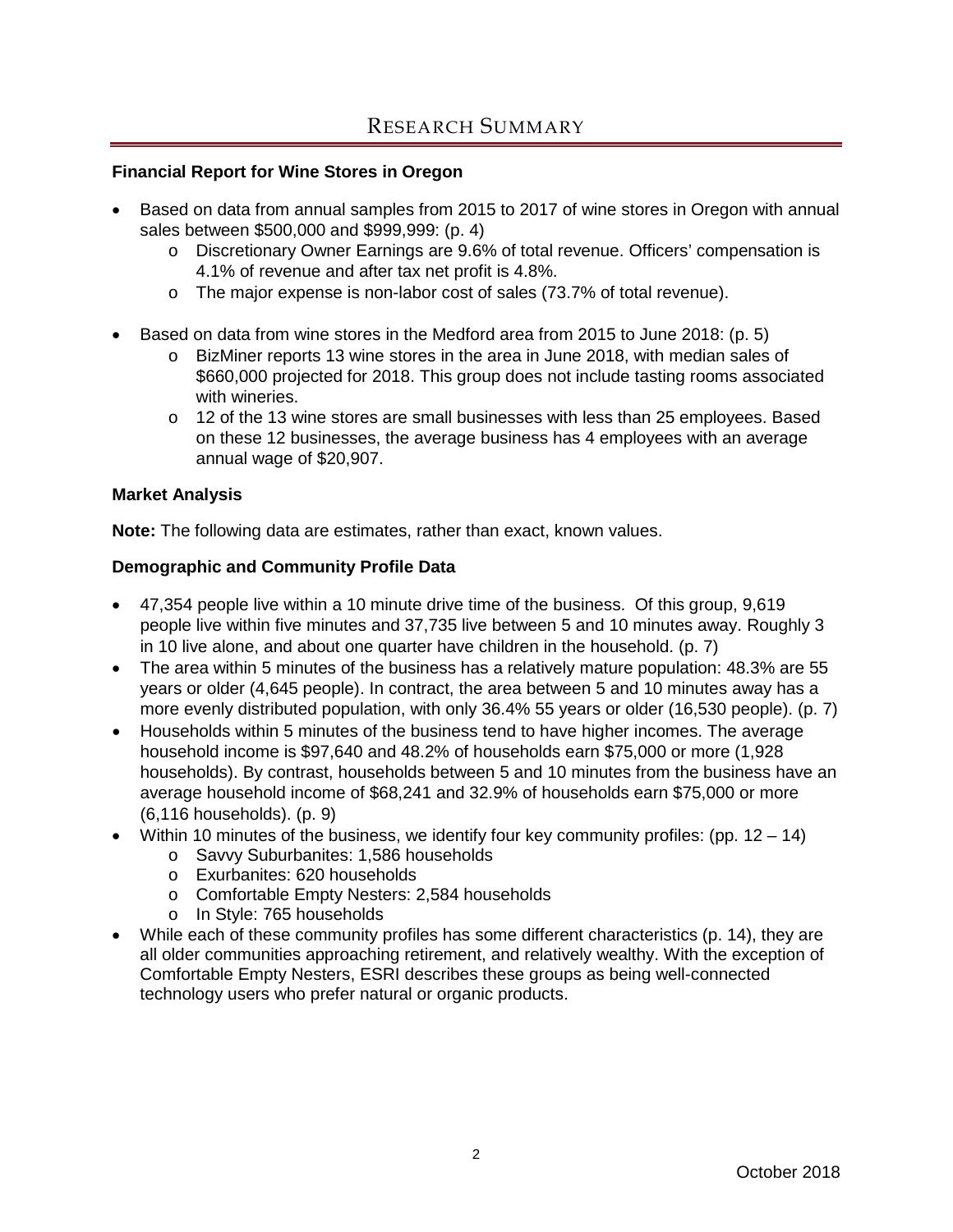#### **Consumer Spending and Habits**

- During 2018, residents living within 10 minutes of the business will spend \$3,077,594 on wine consumed at home and \$1,039,323 on wine consumed away from home. (p. 15)
- Within 5 minutes of the business, 31.6% of the adult population (2,495 people) drank domestic dinner or table wine in the last 6 months, compared with 27.4% of the adult population (9,935 people) between 5 and 10 minutes of the business. (p. 15)

#### **Internet Use**

- Within 5 minutes of the business, 85% of adults (6,695 people) have access to the internet at home, compared to 88% of adults (31,860 people) between 5 and 10 minutes.
- Facebook is the most used social media site. Within a 30-day period, approximately 60% of adults (26,579 people) within 10 minutes of the business will use Facebook. (p. 18)

#### **Traffic Counts**

• Estimates suggest that more traffic will pass the business traveling southbound on ---------- from -------------- than traveling northbound on ---------------. (p. 19)

See the Competitor List section for details about the accompanying competitor list. (p. 17)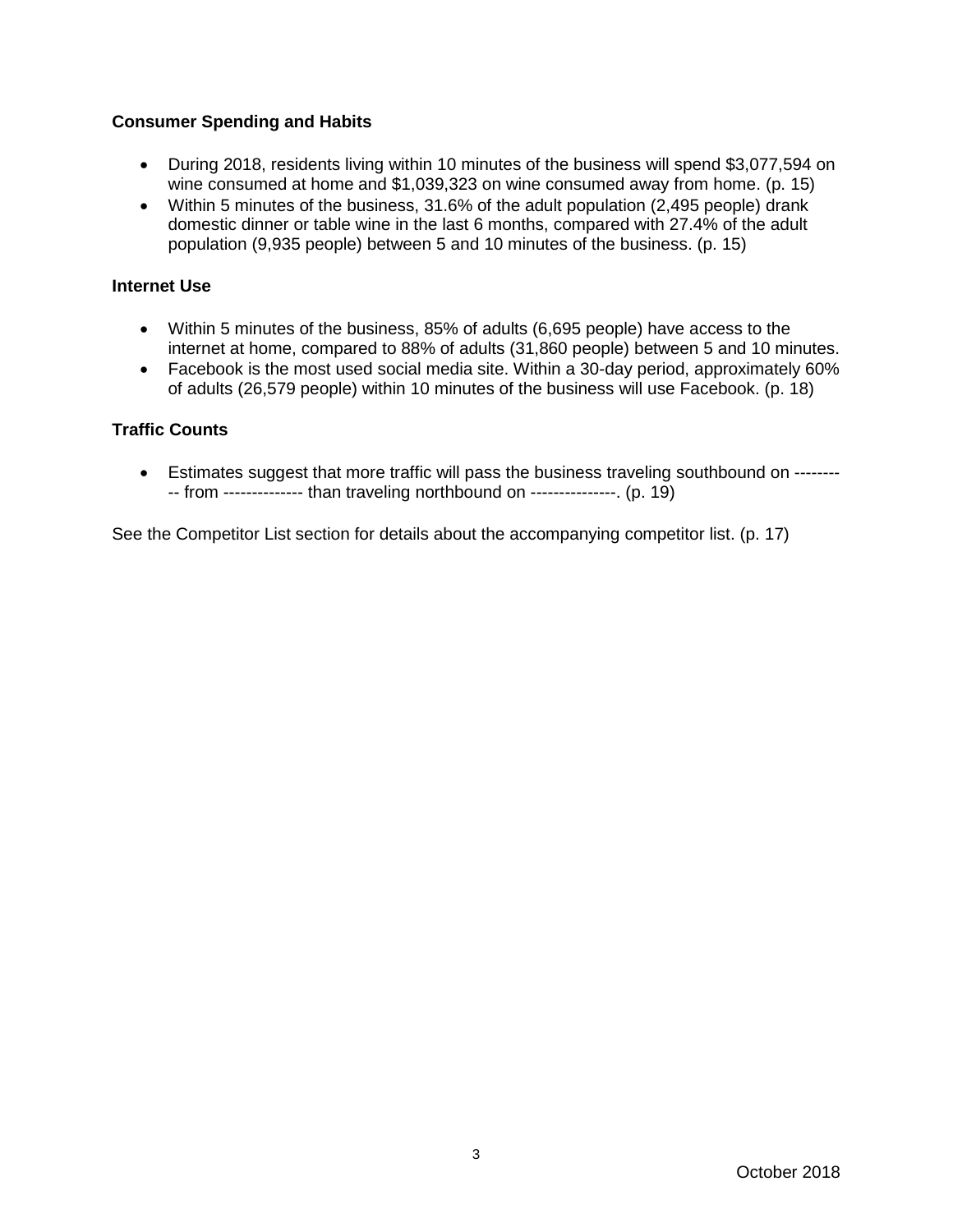<span id="page-5-1"></span><span id="page-5-0"></span>*Source: BizMiner, 2018.*

# FINANCIAL PROFILE FOR OREGON WINE STORES

The following data are based on annual samples Oregon wine stores with annual sales between \$500,000 and \$999,999 from 2015 to 2017. The sample sizes varied from 26 to 30 businesses.

For wine stores in this sales range, the average total annual revenue was \$840,546 – 98% of which is business revenue. The main expense for these businesses is non-labor cost of sales at 74% of total revenue. After tax net profit was 4.8% of total revenue, not including officers compensation of 4.1%. According to BizMiner, Discretionary Owner Earnings were 9.6% of total revenue, while Earnings Before Interest, Tax, Depreciation and Amortization (EBITDA) were 4.4%.



Cost Structure

FIGURE 1. COST STRUCTURE BENCHMARKS BASED ON A SAMPLE OF OREGON WINE STORES WITH ANNUAL SALES BETWEEN \$500,000 AND \$999,999 FROM 2015 TO 2017. (BIZMINER, 2018)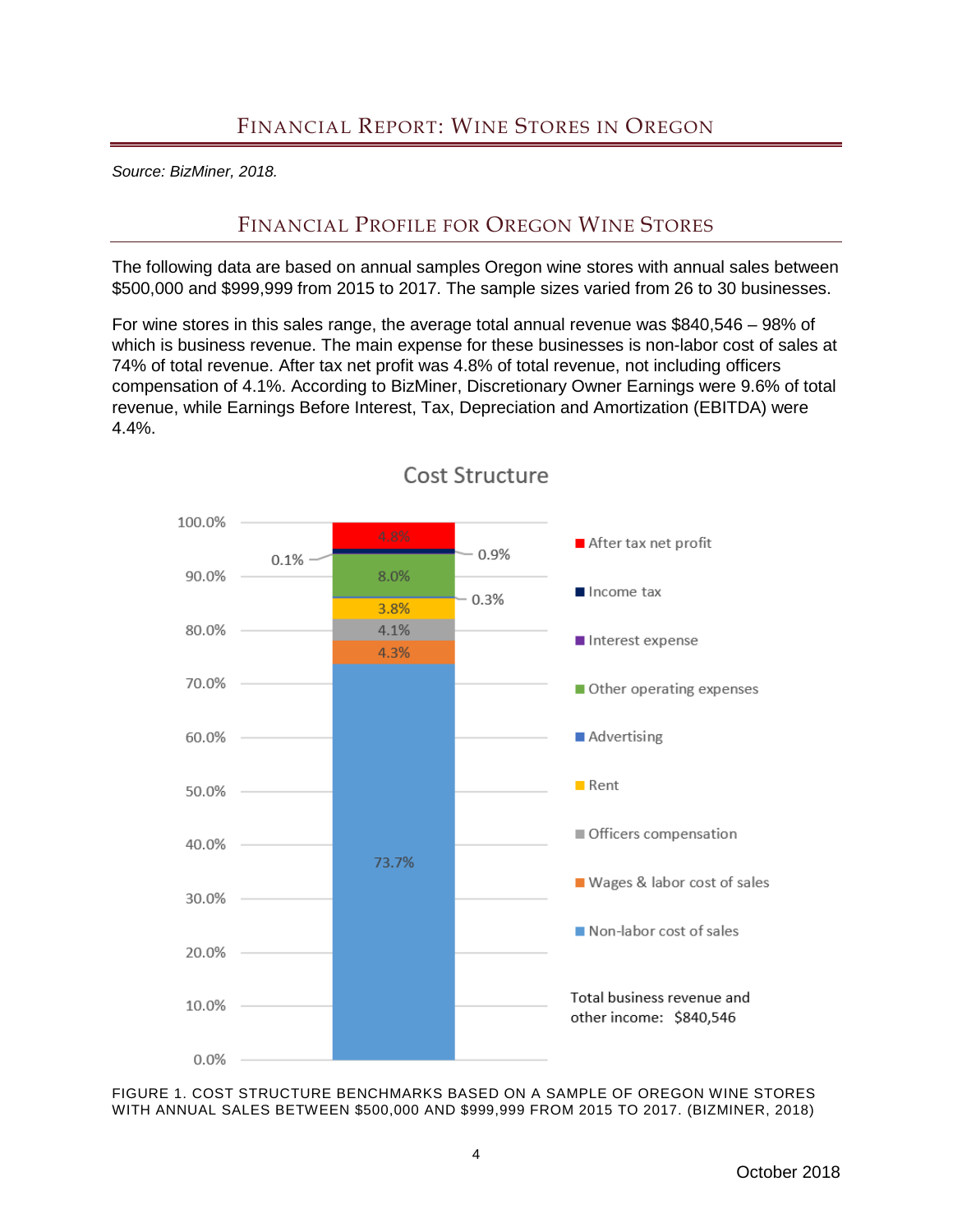| <b>Assets</b>                        |         |
|--------------------------------------|---------|
| Cash                                 | 16.5%   |
| Receivables                          | 0.3%    |
| Inventory                            | 45.0%   |
| <b>Other Current Assets</b>          | $0.0\%$ |
| <b>Total Current Assets</b>          | 61.5%   |
| Gross Fixed Assets                   | 83.9%   |
| <b>Accumulated Deprec-Amort-Depl</b> | 60.7%   |
| Net Fixed Assets                     | 23.2%   |
| Other Non-Current Assets             | 15.2%   |
| <b>Total Assets</b>                  | 100.0%  |
| <b>Liabilities</b>                   |         |
| <b>Accounts Payable</b>              | 10.6%   |
| Loans/Notes Payable                  | 1.0%    |
| <b>Other Current Liabilities</b>     | 3.9%    |
| <b>Total Current Liabilities</b>     | 15.5%   |
| <b>Total Long Term Liabilities</b>   | 44.6%   |
| <b>Total Liabilities</b>             | 60.1%   |
| Net Worth                            | 39.9%   |
| Total Liabilities & Net Worth        | 100.0%  |

In addition to cost structure data, BizMiner provides balance sheet information for the sampled businesses, as shown in the following table:

<span id="page-6-0"></span>FIGURE 2. AVERAGE BALANCE SHEET PROPORTIONS FOR A SAMPLE OF OREGON WINE STORES WITH ANNUAL SALES BETWEEN \$500,000 AND \$999,999 FROM 2015 TO 2017. (BIZMINER, 2018)

## MARKET REPORT FOR MEDFORD AREA WINE STORES

Based on BizMiner's industry market report, and supported by the competitor list developed by ReferenceUSA, the number of wine stores has increased significantly in the last few years. BizMiner's definition of wine store appears to be more selective and does not include any tasting rooms associated with wineries: they report 8 businesses in 2015 increasing to 11 in 2017 and then to 13 businesses in June 2018. Of these businesses, one is not a small business by BizMiner's definition (less than 25 employees).

Based on this selection of businesses, the median annual site sales (reflecting typical, or middle-of-the-road sales) has increased from about \$600,000 in 2015 to a projected \$660,000 for 2018, while average annual small business site sales have increased much more dramatically, nearly doubling sales from about \$450,000 in 2015 to \$830,000 projected for 2018. This difference in growth between median and average sales suggests that at least one small business has much higher sales than is typical for most of the small businesses in the area.

As of June 2018, the average small business wine store in the Medford area has 4 employees, and the average employee wage is \$20,907. In the area, the average rent per employee is \$6,030 (i.e. rent of about \$24,000).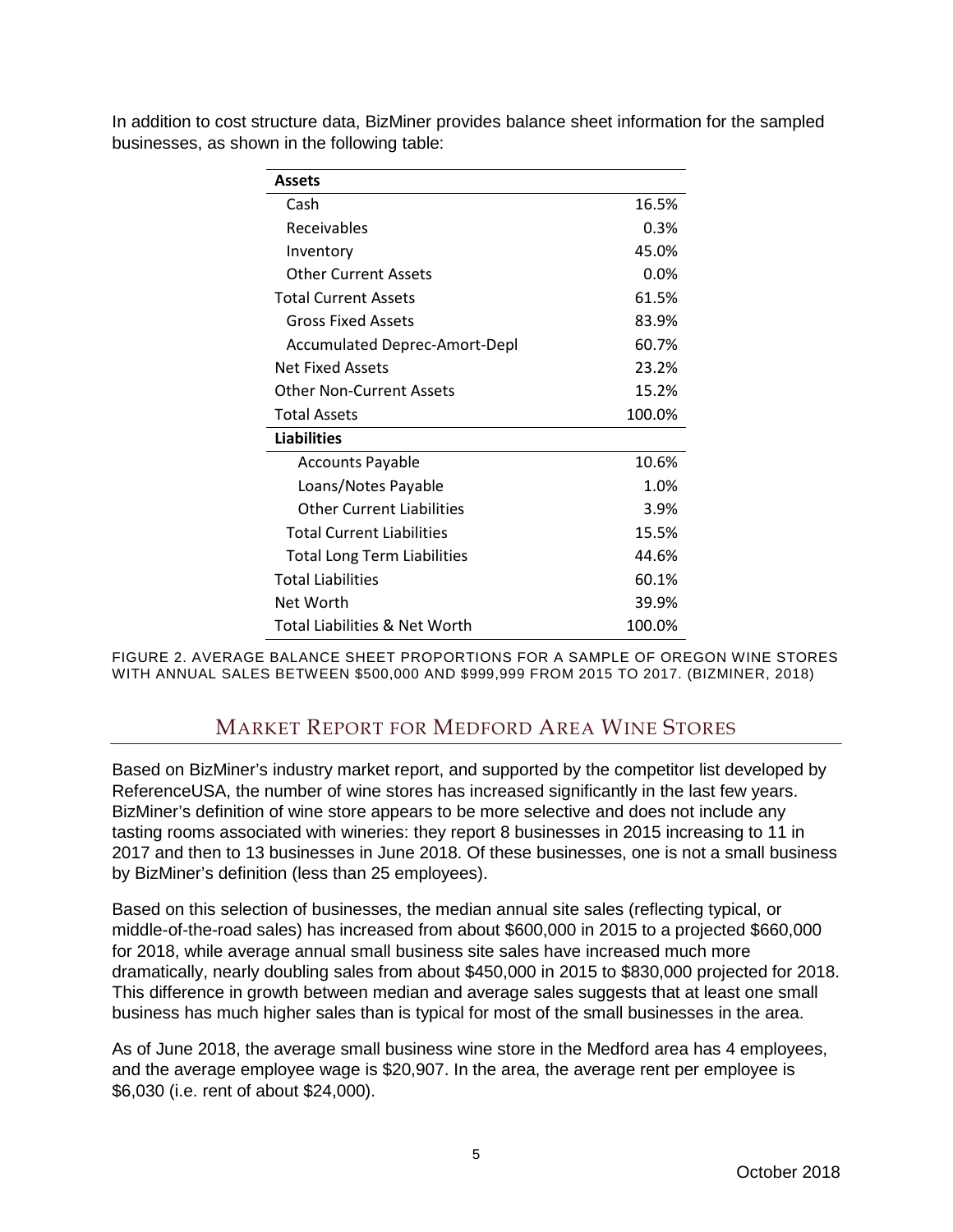BizMiner tracks cessation rates in terms of the number of businesses that were closed or bought out. During the period from 2014 to 2015, BizMiner does not record any wine stores in the Medford area ceasing to operate – a somewhat unusual 0% cessation rate.



#### MARKET ANALYSIS

<span id="page-7-0"></span>*Source: ESRI, 2018*

FIGURE 3. REGIONS USED FOR EAST MEDFORD MARKET ANALYSIS: THE RED AND GREEN AREAS DESCRIBE LOCATIONS WITH A 0 – 5 AND 5 – 10 MINUTE DRIVE TIME, RESPECTIVELY, FROM ----------------------------.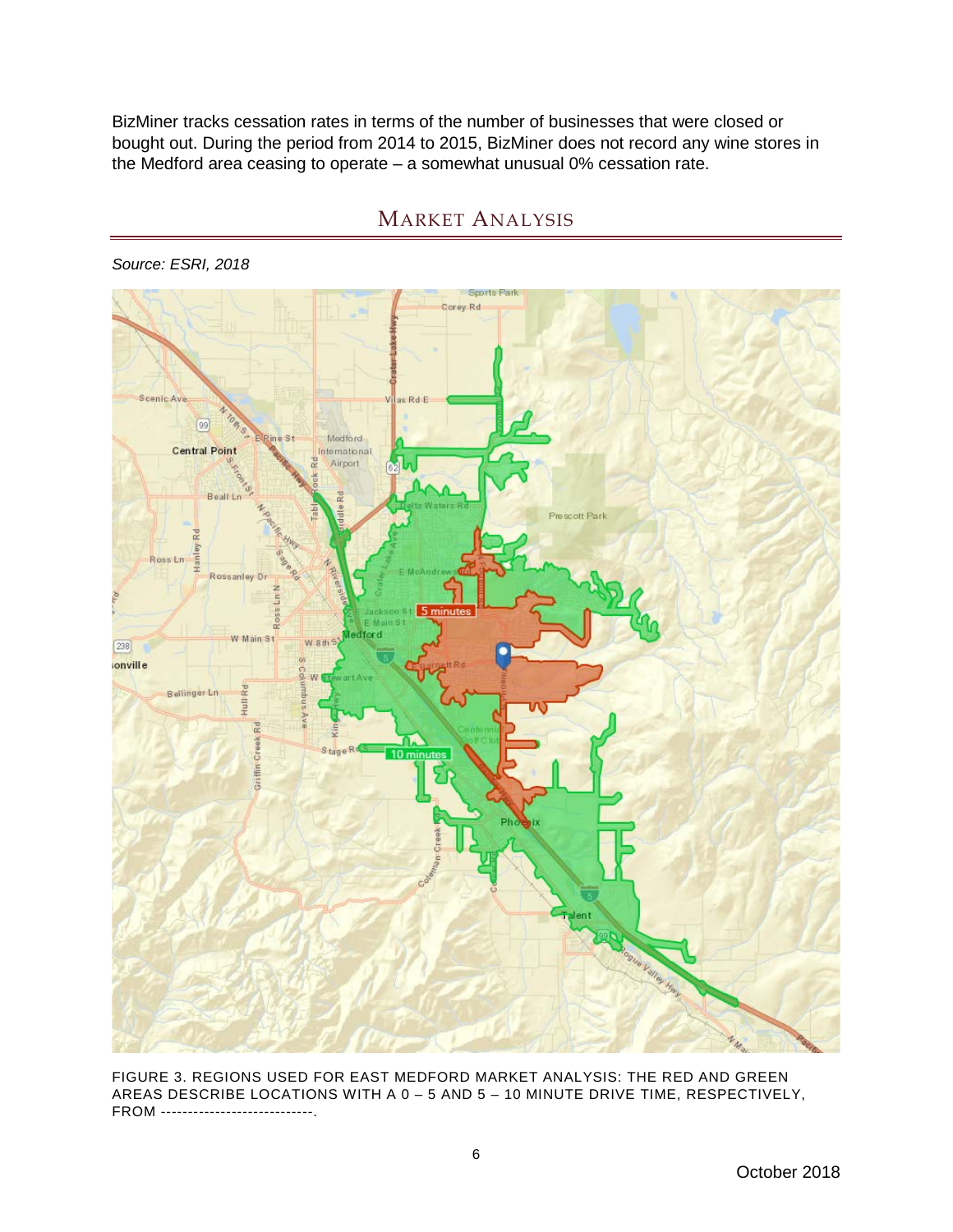<span id="page-8-0"></span>Data in this section are ESRI's estimates for 2018 based on census data from 2010 and American Community Survey data from 2012 to 2016.

#### **Population**

ESRI estimates that there are 9,619 people that live within a 5-minute drive time of the business location,----------------------- – the red area on the map, above. Most of this population is in a small geographic region around the business location, but it also includes some residences in northeast Phoenix and some residences to the north around N Foothill Rd in Medford. There are 3,999 households in the area: 30.4% live alone and 23.4% live in households with children.

There are approximately 37,735 people that live within a 5- to 10-minute drive time of the business location – the green area on the map, above. This area includes much of East Medford, but also extends along a band around I-5 as far south as Talent. There are 18,591 households in the area: 30.2% live alone and 28.4% live in households with children.

### **Age**

The red area within 5 minutes of the business location has a relatively mature population: 48.3% are 55 years or older. In contract, the green area between 5 and 10 minutes from the business location has a more evenly distributed population, with 36.4% 55 years or older. Since the regions are different sizes, it's also useful to consider number of people, as shown in the table below. For example, even though a higher proportion of people living within 5 minutes are 55 or older, there are only 4,645 people age 55 years or older within 5 minutes of the business location, compared to 16,530 people age 55 years or older between 5 and 10 minutes of the business.

| Age      | $0 - 5$ minute<br>drive time | $5 - 10$ minute<br>drive time |
|----------|------------------------------|-------------------------------|
| 0 to 14  | 1,433                        | 7,584                         |
| 15 to 34 | 1,741                        | 11,035                        |
| 34 to 54 | 1,799                        | 10,309                        |
| 55 to 74 | 2,760                        | 11,535                        |
| 75+      | 1,885                        | 4,995                         |

TABLE 1. POPULATION BY AGE FOR REGIONS WITH A 0 – 5 AND 5 – 10 MINUTE DRIVE TIME FROM -------------------------. NUMBERS DO NOT TALLY EXACTLY WITH POPULATION TOTALS DUE TO ROUNDING ERROR.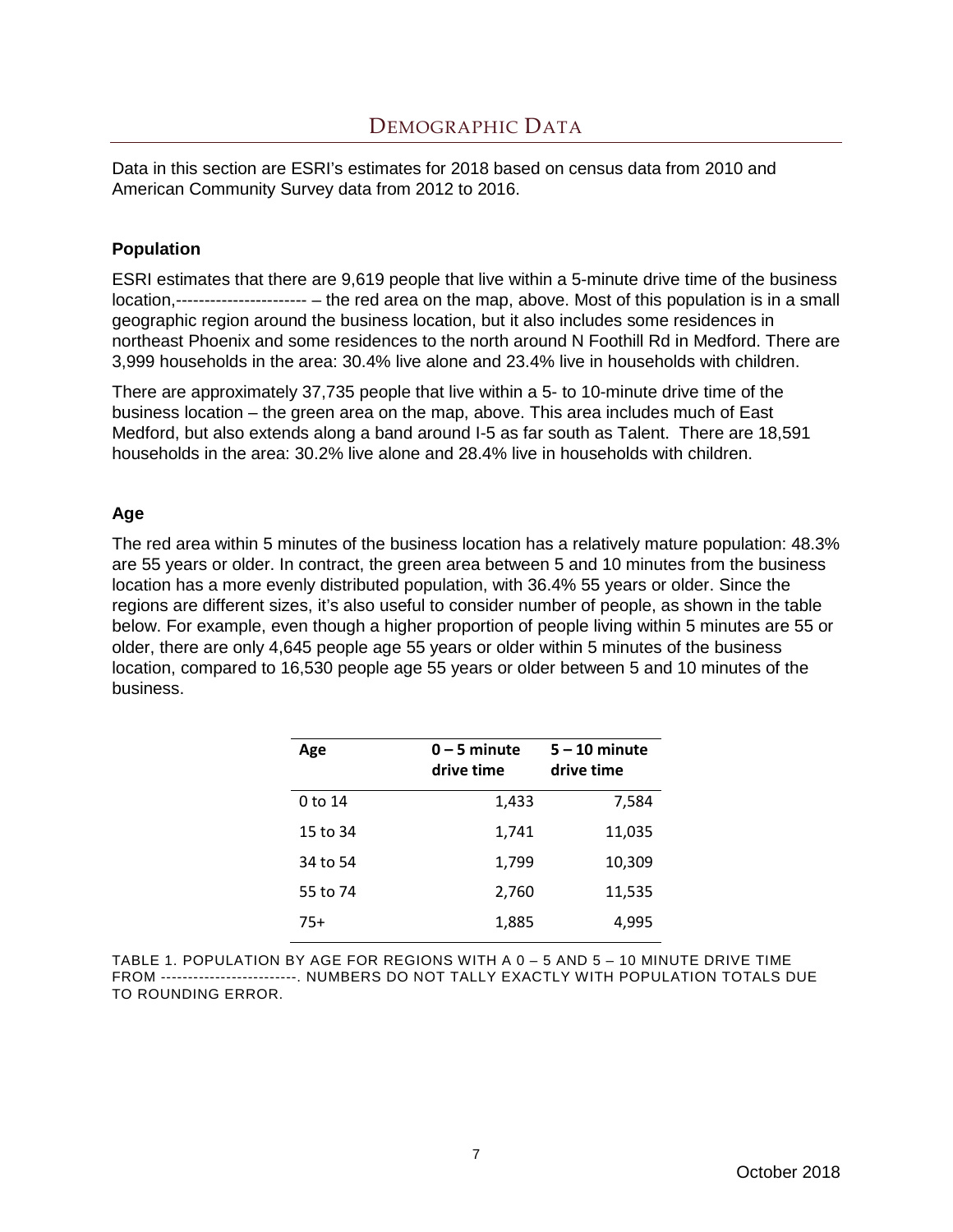

FIGURE 4. AGE DISTRIBUTION FOR REGIONS WITH A 0 – 5 AND 5 – 10 MINUTE DRIVE TIME FROM -------------------------.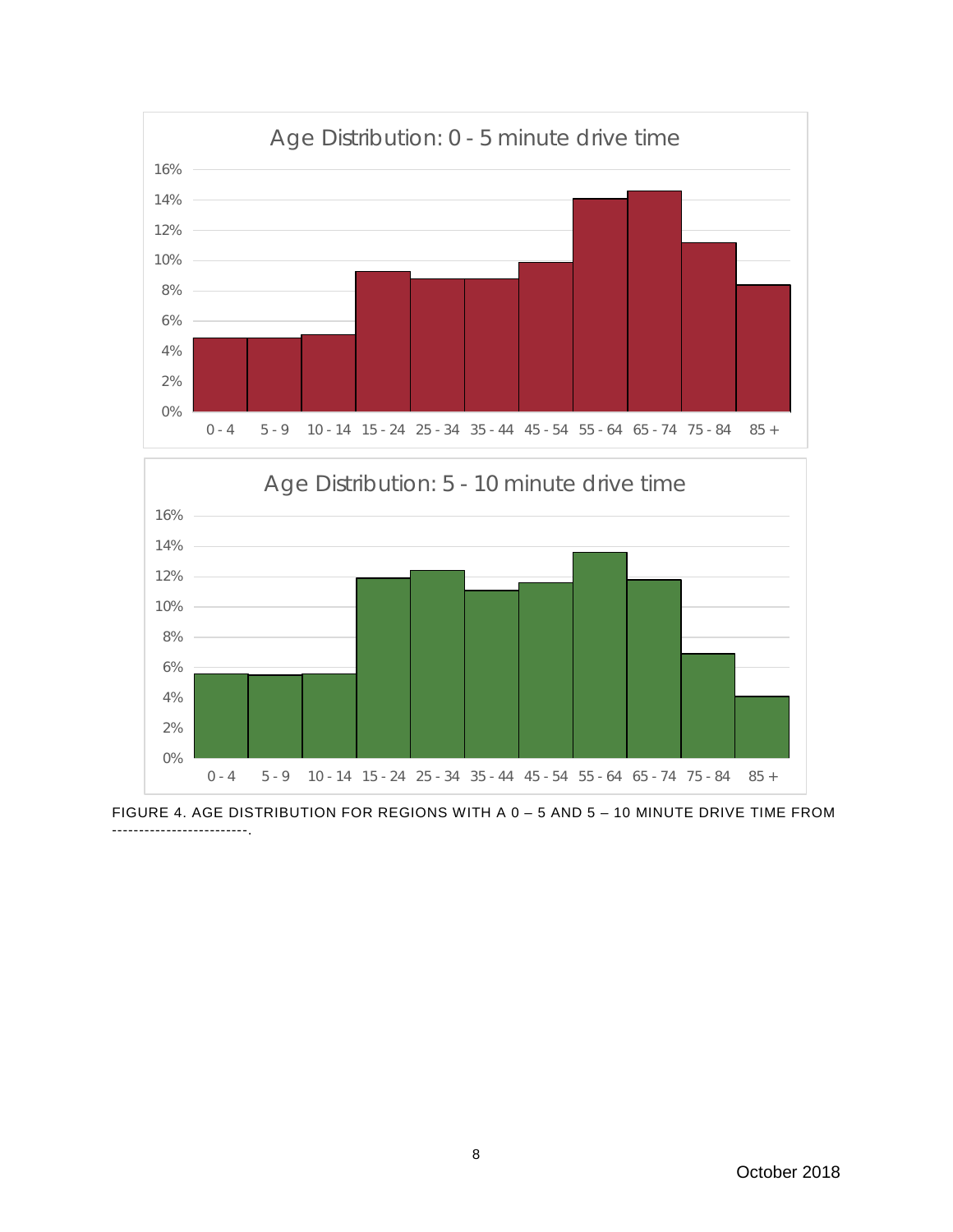#### **Income**

Households in the red area within 5 minutes of the business location tends to have a higher income. The average household income is \$97,640 and 48.2% of households earn \$75,000 or more. By contrast, households in the green area between 5 and 10 minutes from the business location have an average household income of \$68,241 and 32.9% of households earn \$75,000 or more.

In terms of numbers of households, there are 1,928 households within 5 minutes of the business location with a household income of \$75,000 or higher, compared to 6,116 households between 5 and 10 minutes of the business location.



FIGURE 5. INCOME DISTRIBUTION FOR REGIONS WITH A 0 – 5 AND 5 – 10 MINUTE DRIVE TIME FROM -------------------------.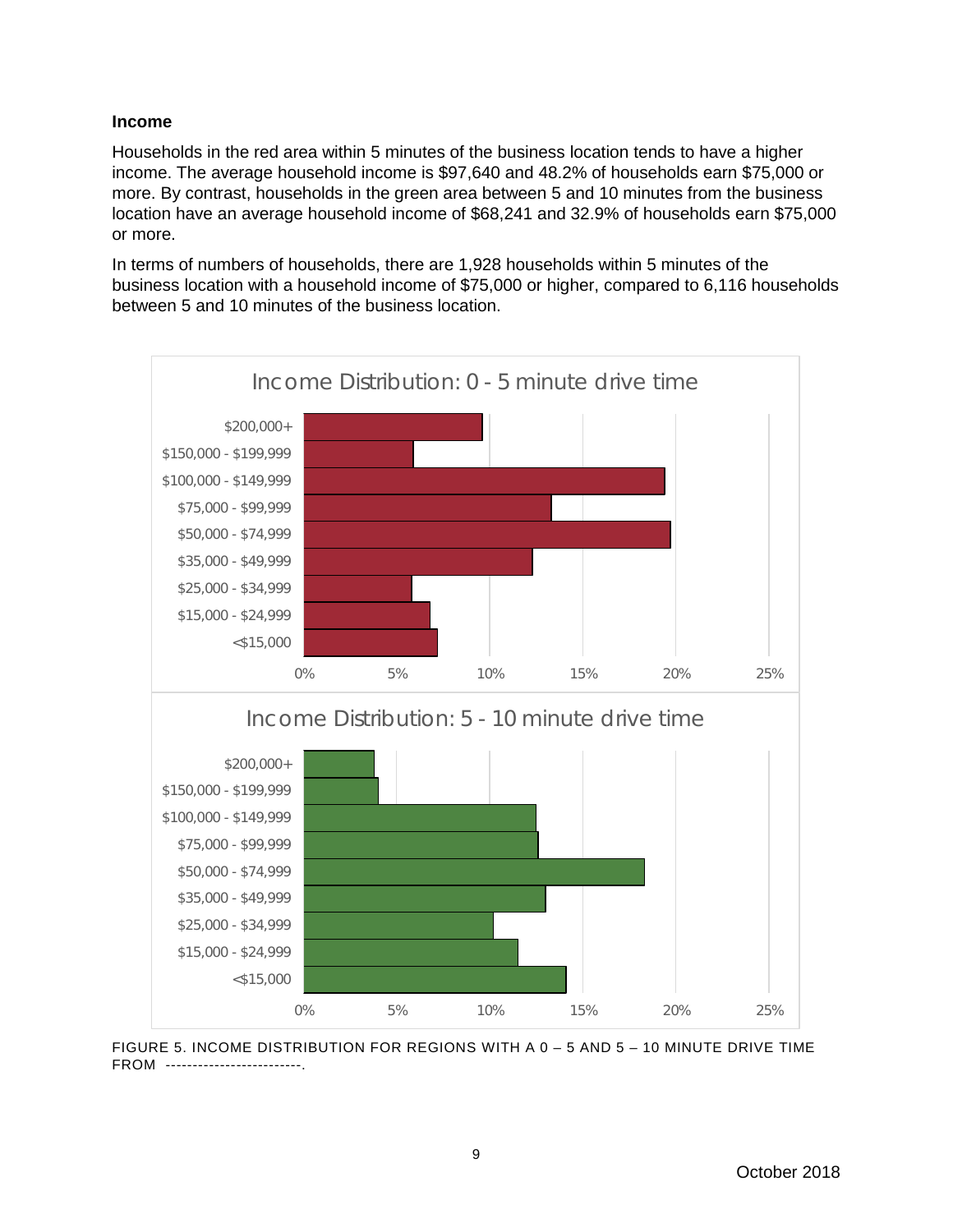#### **Education**

People within a 5 minute drive time of the business location tend to have higher educational attainment: 38.7% have a Bachelor's, Graduate, or Professional Degree, compared with 29.6% of people between 5 and 10 minutes of the business location. At the other end of the spectrum, 23.6% of people within 5 minutes have at most a high school degree or equivalent, compared to 35.2% of the population between 5 and 10 minutes.



FIGURE 6. EDUCATIONAL ATTAINMENT FOR REGIONS WITH A 0 – 5 AND 5 – 10 MINUTE DRIVE TIME FROM -------------------------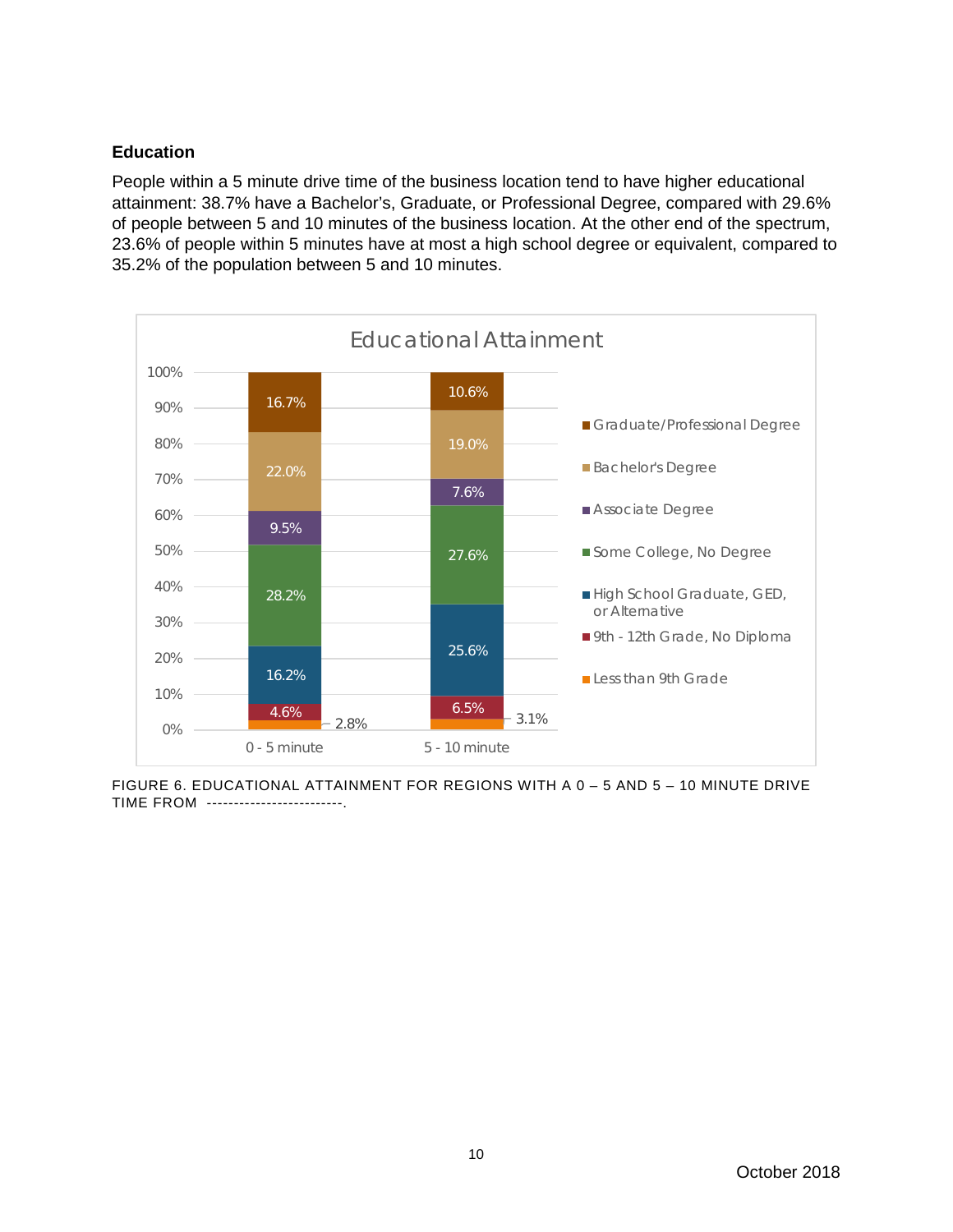#### **Housing**

Home values are based on residents' estimates of their home value.

Within a 5 minute drive time of the business location, 61.9% of households own their home, compared to 57.6% of households between 5 and 10 minutes of the business location. There are 2,446 owner occupied housing units within 5 minutes, and 10,581 owner occupied housing units between 5 and 10 minutes of the business location.

The residential areas around the business are relatively high value: Most homes (79.6%) within 5 minutes of the business location are estimated to have a home value of \$300,000+, compared with only 45.0% of homes between 5 and 10 minutes of the business location.



FIGURE 7. HOME VALUES FOR REGIONS WITH A 0 – 5 AND 5 – 10 MINUTE DRIVE TIME FROM ----- --------------------.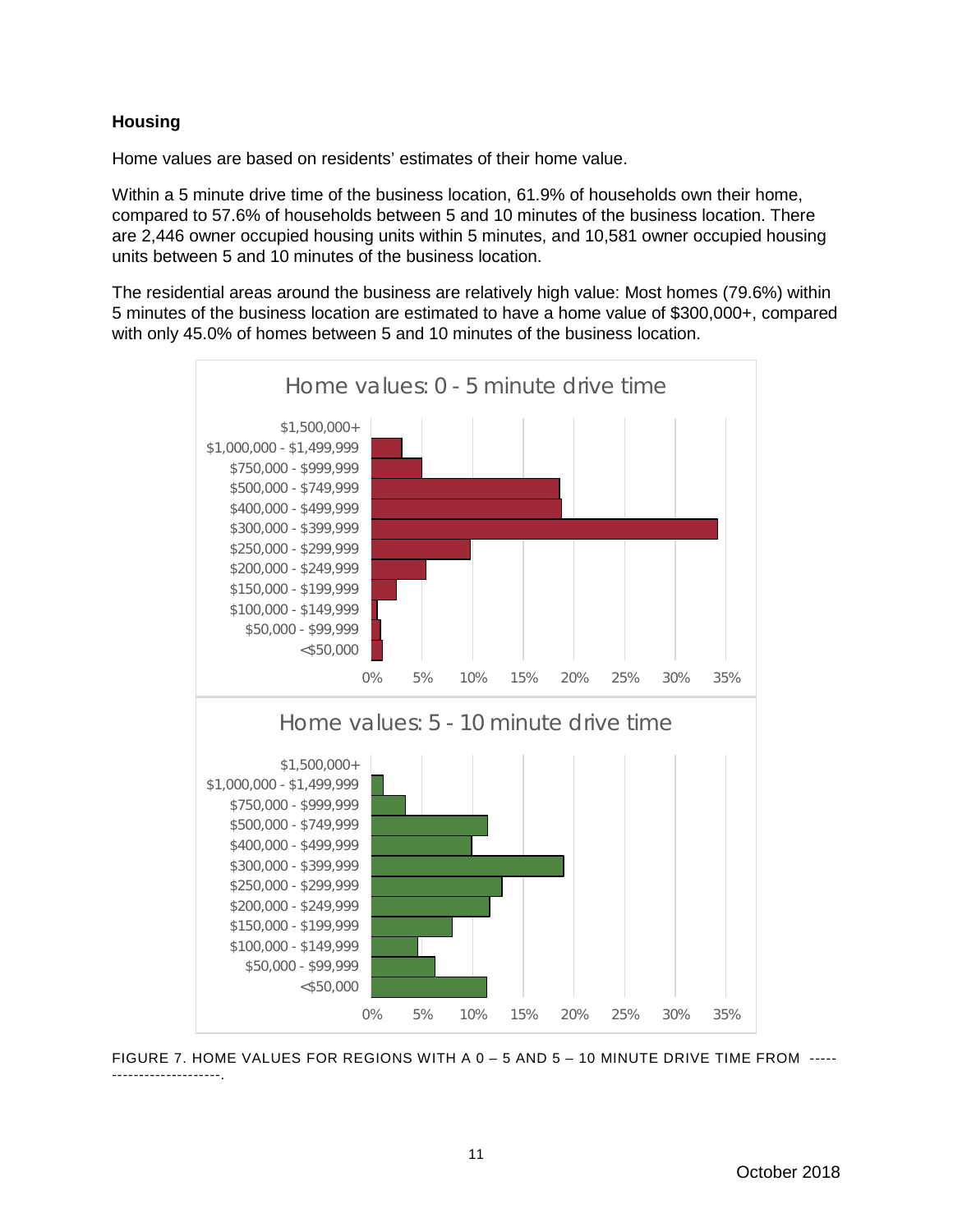# COMMUNITY PROFILES – TAPESTRY SEGMENTATION

<span id="page-13-0"></span>ESRI categorizes households into one of 67 community profiles, called tapestry segments, based on demographic and socioeconomic factors. Tapestry segments are grouped into 11 LifeModes, or broad categories, from the most wealthy, to rural lifestyles, to senior living. These profiles help provide a more holistic picture of neighborhoods.

HOUSEHOLDS WITHIN 5 MINUTES OF THE BUSINESS LOCATION

<span id="page-13-1"></span>The region is dominated by a mix of affluent and senior households. The following table provides a breakdown by tapestry segment. The best segments for wine purchases are Exurbanites (1E), Savvy Suburbanites (1D), and In Style (5B) – 1,204 households in the area.

| <b>Tapestry Segment</b>     | Number of<br>households | Percent of<br>households |
|-----------------------------|-------------------------|--------------------------|
| Retirement Communities (9E) | 1,480                   | 37.0%                    |
| Midlife Constants (5E)      | 916                     | 22.9%                    |
| Exurbanites (1E)            | 620                     | 15.5%                    |
| Savvy Suburbanites (1D)     | 488                     | 12.2%                    |
| The Elders (9C)             | 284                     | 7.1%                     |
| The Great Outdoors (6C)     | 112                     | 2.8%                     |
| In Style (5B)               | 96                      | 2.4%                     |
| Small Town Simplicity (12C) | 12                      | 0.3%                     |

<span id="page-13-2"></span>TABLE 2. TAPESTRY SEGMENTS WITHIN 5 MINUTES OF-------------------------.

HOUSEHOLDS BETWEEN 5 AND 10 MINUTES FROM THE BUSINESS LOCATION

This region has a wider mix of community profiles. The following table provides a breakdown by tapestry segment. The best segment for wine purchases that has a large presence in this area is Comfortable Empty Nesters (5A) – 2,584 households in the area.

| <b>Tapestry Segment</b>         | Number of  | Percent of |  |
|---------------------------------|------------|------------|--|
|                                 | households | households |  |
| Comfortable Empty Nesters (5A)  | 2,584      | 13.9%      |  |
| Small Town Simplicity (12C)     | 2,324      | 12.5%      |  |
| Old and Newcomers (8F)          | 2,194      | 11.8%      |  |
| Parks and Rec (5C)              | 1,469      | 7.9%       |  |
| Front Porches (8E)              | 1,432      | 7.7%       |  |
| Midlife Constants (5E)          | 1,246      | 6.7%       |  |
| Social Security Set (9F)        | 1,246      | 6.7%       |  |
| The Elders (9C)                 | 1,115      | 6.0%       |  |
| Savvy Suburbanites (1D)         | 1,097      | 5.9%       |  |
| Set to Impress (11D)            | 967        | 5.2%       |  |
| Bright Young Professionals (8C) | 874        | 4.7%       |  |
| In Style (5B)                   | 669        | 3.6%       |  |
| <b>Rustbelt Traditions (5D)</b> | 614        | 3.3%       |  |
| Retirement Communities (9E)     | 390        | 2.1%       |  |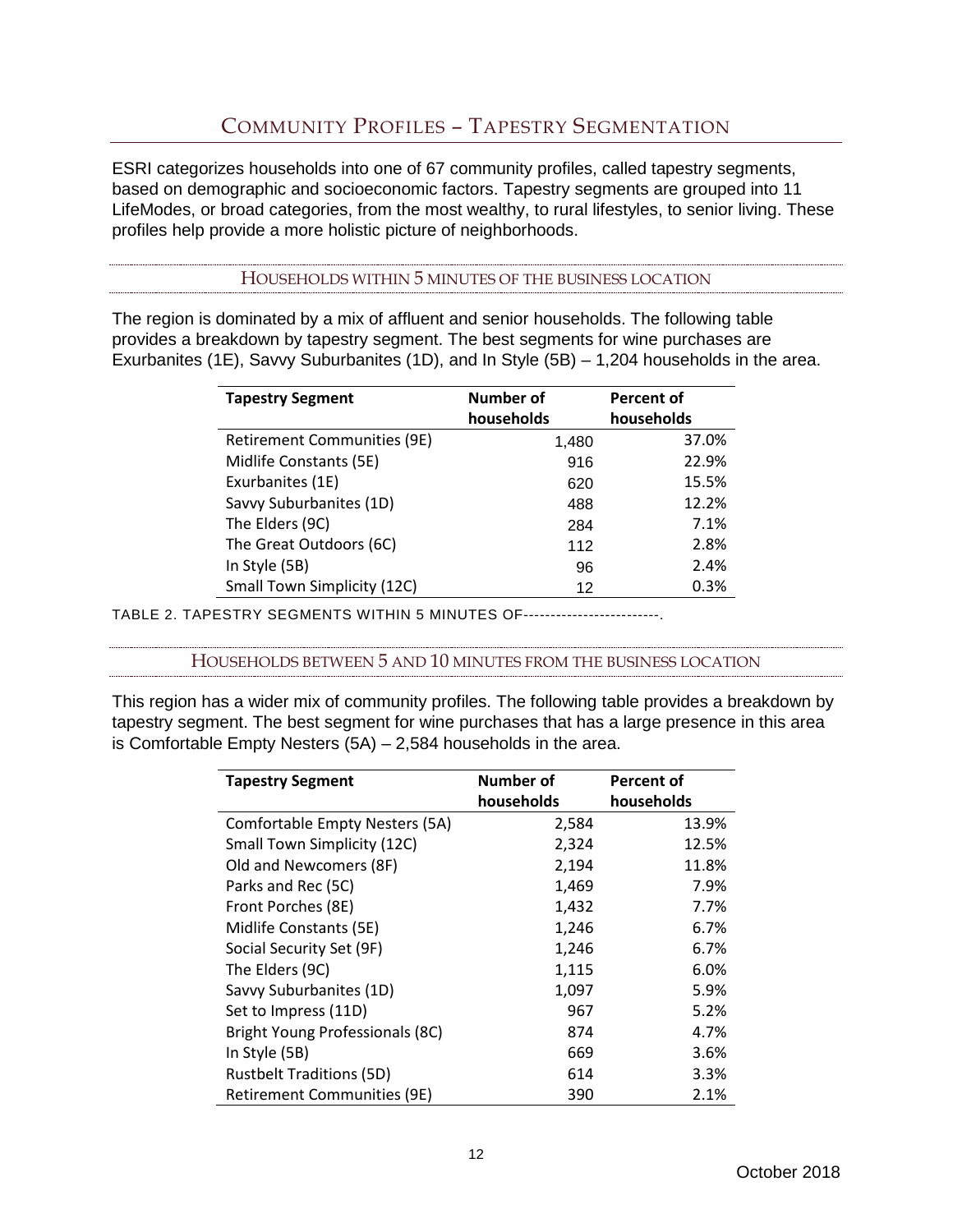| The Great Outdoors (6C) | 205 | 1.1% |
|-------------------------|-----|------|
| Seniors Escapes (9D)    | 186 | 1.0% |

TABLE 3. TAPESTRY SEGMENTS WITH A 5 TO 10 MINUTE DRIVE TIME FROM -------------------------.

The map below shows the most common tapestry segment by neighborhood, providing a description of the geographic locations of the various tapestries/community profiles. The area around the business is dominated by seniors housing (tapestry segments 9C and 9E), but the regions to the north and east have a proportion of very wealthy homes (1D and 1E).



FIGURE 8. DOMINANT TAPESTRY SEGMENTS BY NEIGHBORHOOD. THE BLACK STAR INDICATES -------------------------.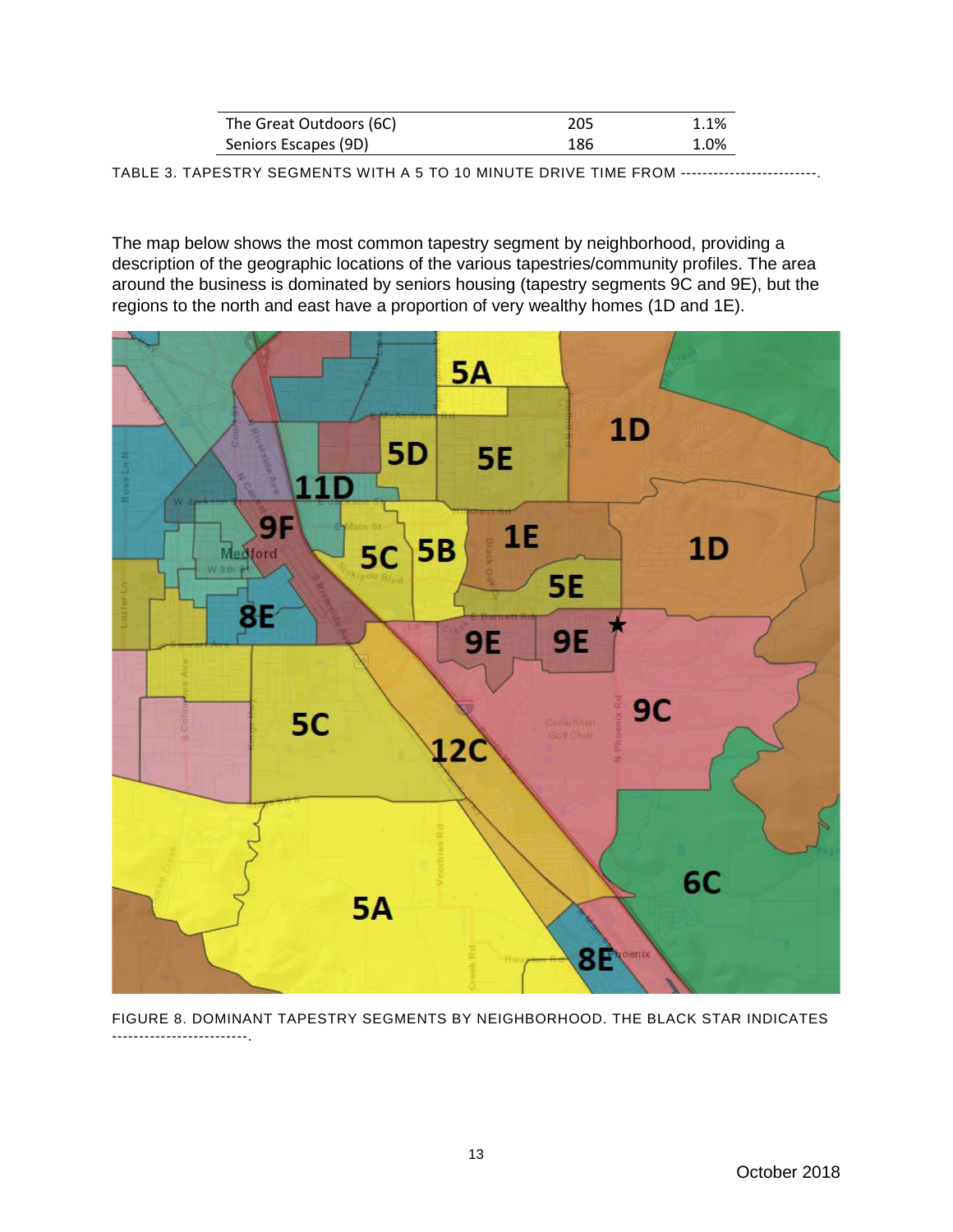#### KEY TAPESTRY SEGMENTS

<span id="page-15-0"></span>More detailed descriptions of key segments can be found in the accompanying file, "------------------------". For more information, see [https://doc.arcgis.com/en/esri-demographics/data/tapestry](https://doc.arcgis.com/en/esri-demographics/data/tapestry-segmentation.htm)[segmentation.htm.](https://doc.arcgis.com/en/esri-demographics/data/tapestry-segmentation.htm)

#### **Savvy Suburbanites (1D) – Median Household Income \$108,700**

0-5 minutes: 488 households; 5-10 minutes: 1,097 households

- Well educated, wealthy empty nesters or with adult children at home.
- Located in older neighborhoods outside the urban core, their suburban lifestyle includes home remodeling and gardening, the active pursuit of sports and exercise, and the amenities of the city's cultural events.
- Enjoy good food and wine. They like to cook and prefer natural or organic products.
- Well-connected consumers that appreciate technology and make liberal use of it for everything from shopping and banking to staying current and communicating.

#### **Exurbanites (1E) – Median Household Income \$103,400**

0-5 minutes: 620 households

- Older than Savvy Suburbanites, approaching retirement but showing few signs of slowing down. They are active in their communities and seasoned travelers. They take advantage of their proximity to large metropolitan centers to support the arts, but prefer a more expansive home style in less crowded neighborhoods.
- They are active supporters of the arts and public television/radio.
- Attentive to ingredients, they prefer natural or organic products.
- Well connected, using the Internet for everything from shopping to managing finances.

#### **Comfortable Empty Nesters (5A) – Median Household Income \$75,000**

5-10 minutes: 2,584 households

- Nearly half of householders are 55+; many still live in the suburbs where they grew up.
- Most are professionals working in government, health care, or manufacturing. These Baby Boomers are earning a comfortable living and benefitting from years of prudent investing and saving.
- Physically active, they play golf, ski, ride bicycles, and work out regularly.
- Prefer eating at home instead of dining out.

#### **In Style (5B) – Median Household Income \$73,000**

0-5 minutes: 96 households, 5-10 minutes: 669 households

- Professional couples or single households without children, they have the time to focus on their homes and their interests. Younger than Comfortable Empty Nesters but already planning for their retirement.
- Connected and knowledgeable, they carry smartphones and use many of the features.
- Prefer organic foods, including growing their own vegetables.
- Generous to charities and causes; actively support the arts, theater, concerts, and museums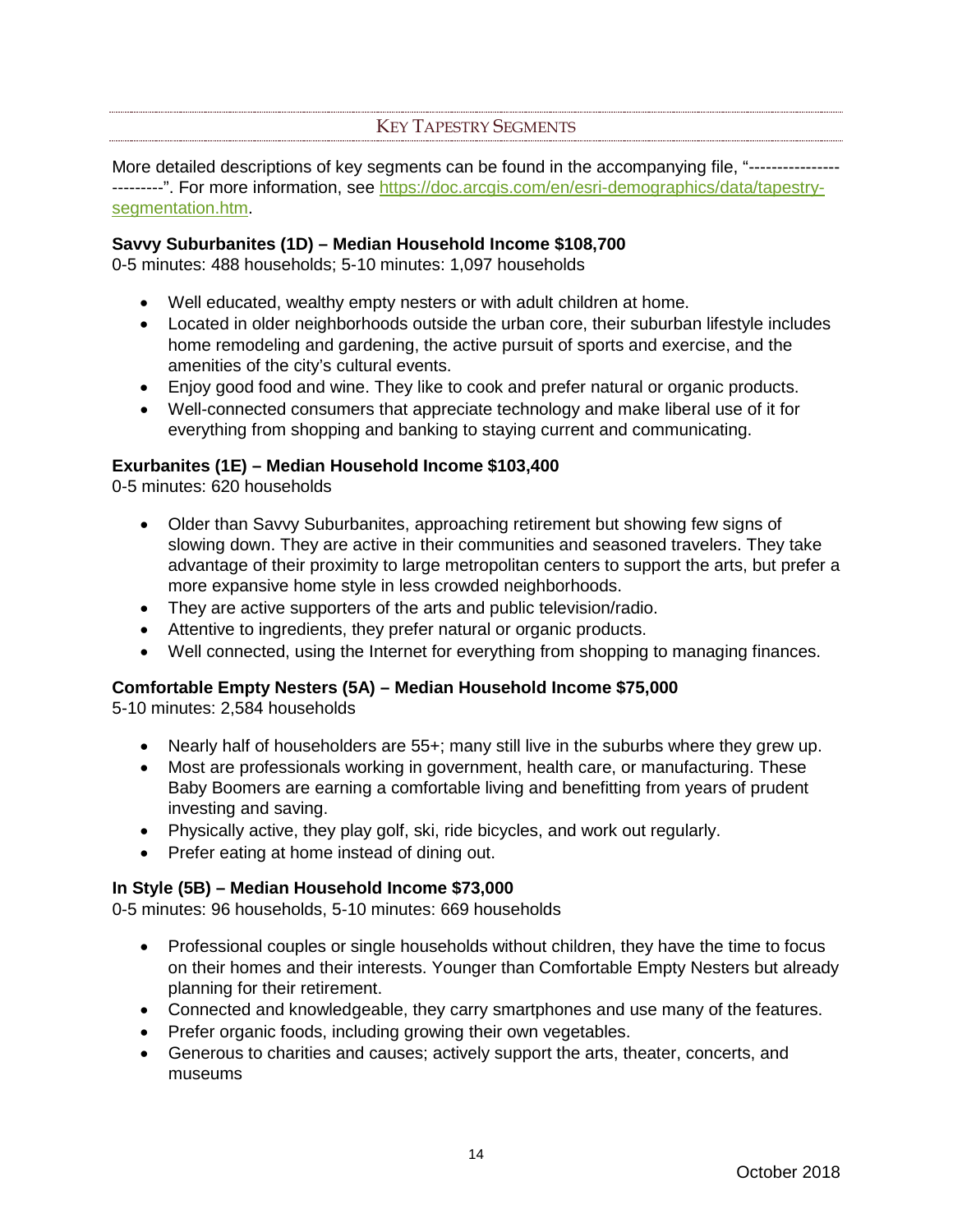## CONSUMER SPENDING AND HABITS

<span id="page-16-0"></span>Data on wine consumption habits is based on US-wide data modelled for the local area using community profiles. The best information about local consumer habits will come from learning about the local population directly. Data for tourists, including tourism revenue, is not included.

#### CONSUMER SPENDING ON WINE

<span id="page-16-1"></span>ESRI estimates that, during 2018, residents living within 10 minutes of the business location (both red and green areas combined) will spend \$3,077,594 annually on wine consumed at home and \$1,039,323 on wine consumed away from home. Average household spending is reported in the following table. On average, households within 5 minutes of the business location spend about 50% more than those 5 to 10 minutes from the business location.

| <b>Average household</b> | 0 to 5 minute | 5 to 10 minute |
|--------------------------|---------------|----------------|
| spending                 | drive time    | drive time     |
| Wine at home             | \$190         | \$125          |
| Wine away from home      | \$64          | \$42           |

<span id="page-16-2"></span>TABLE 4. HOUSEHOLD SPENDING ON WINE FOR REGIONS WITH A 0 – 5 AND 5 – 10 MINUTE DRIVE TIME FROM -------------------------.

#### WINE CONSUMPTION HABITS

ESRI estimates that within 5 minutes of the business location, 31.6% of the adult population drank domestic dinner or table wine in the last 6 months, compared with 27.4% of the adult population between 5 and 10 minutes of the business location. The following table shows number of people and percent of eligible population for several categories of wine and the two regions of interest.

We strongly recommend caution with respect to this data, since the specific realities of the wine region in Southern Oregon could have a significant effect that these estimates would not reflect. For example, according to the website Everyvine, 38.5% of Southern Oregon vineyards are planted with Pinot Noir, so you would expect higher consumption of Pinot Noir in the region.

| Drank in last 6 months        | 0 to 5 minute drive time |       | 5 to 10 minute drive time |       |  |
|-------------------------------|--------------------------|-------|---------------------------|-------|--|
|                               | # people                 | %     | # people                  | %     |  |
| Imported dinner or table wine | 981                      | 12.4% | 3,741                     | 10.3% |  |
| Domestic dinner or table wine | 2,495                    | 31.6% | 9,935                     | 27.4% |  |
| Cabernet Sauvignon            | 753                      | 9.5%  | 3,121                     | 8.6%  |  |
| Chardonnay                    | 622                      | 7.9%  | 2,408                     | 6.7%  |  |
| Merlot                        | 714                      | 9.1%  | 2,668                     | 7.4%  |  |
| Pinot Grigio                  | 620                      | 7.9%  | 2,344                     | 6.5%  |  |
| Pinot Noir                    | 479                      | 6.1%  | 2,007                     | 5.5%  |  |
| Champagne or sparkling wine   | 863                      | 10.9% | 3,876                     | 10.7% |  |
| Port, sherry, or dessert wine | 234                      | 3.0%  | 1,032                     | 2.9%  |  |

TABLE 5. WINE CONSUMPTION BY TYPE FOR REGIONS WITH A 0 – 5 AND 5 – 10 MINUTE DRIVE TIME FROM --------------------------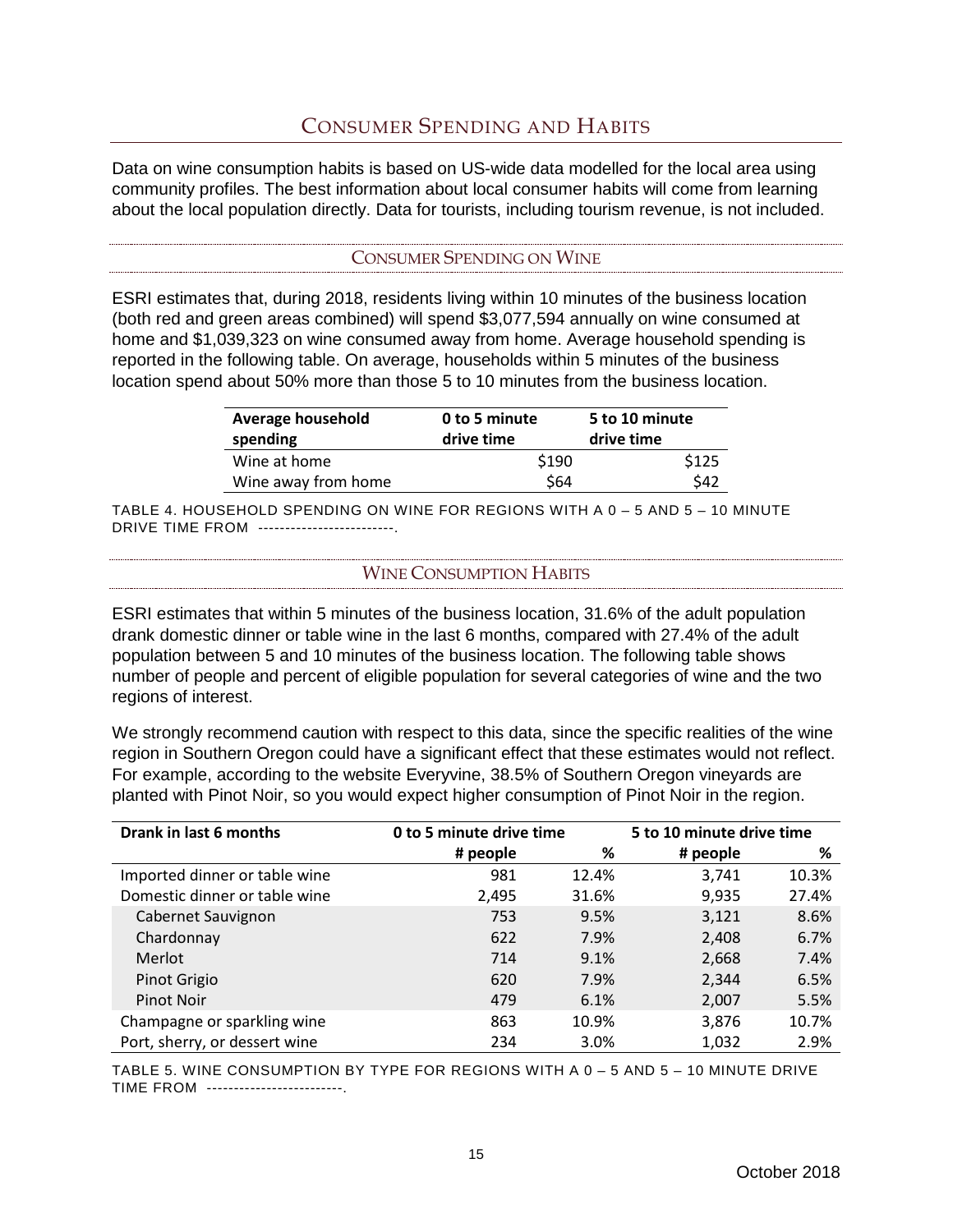<span id="page-17-0"></span>ESRI provides estimates of internet use; these are estimates and not census data. Percentages are based on the adult population rather than the total population.

Within 5 minutes of the business location, 85% of adults (6,695 people) have access to the internet at home. Between 5 and 10 minutes from the business location, 88% of adults (31,860 people) have access to the internet at home. Computers and cell phones are both common ways to access the internet (for both devices,  $65 - 70\%$  of adults used one to access the internet in the last 30 days). Tablets are less common: about 35% of adults used one to access the internet in the last 30 days.

Use of social media sites is similar in the two areas (with slightly lower use rates in the  $0 - 5$ minute region); we report estimates for the combined region within 10 minutes of the business location. Facebook is the most common social media site. Within a 30-day period, approximately 60% of adults (26,579 people) in the area will use Facebook. YouTube is the second most popular, with approximately 48% of adults (21,272 people) using YouTube within a 30-day period.



FIGURE 9. ESTIMATES OF SOCIAL MEDIA USED IN THE LAST 30 DAYS WITHIN A 10 MINUTE DRIVE TIME FROM -------------------------.

ESRI estimates that, in a 30 day period, about 38 – 40% of adults in the area will like something, 18 – 21% will follow something, and 14% will click on an ad.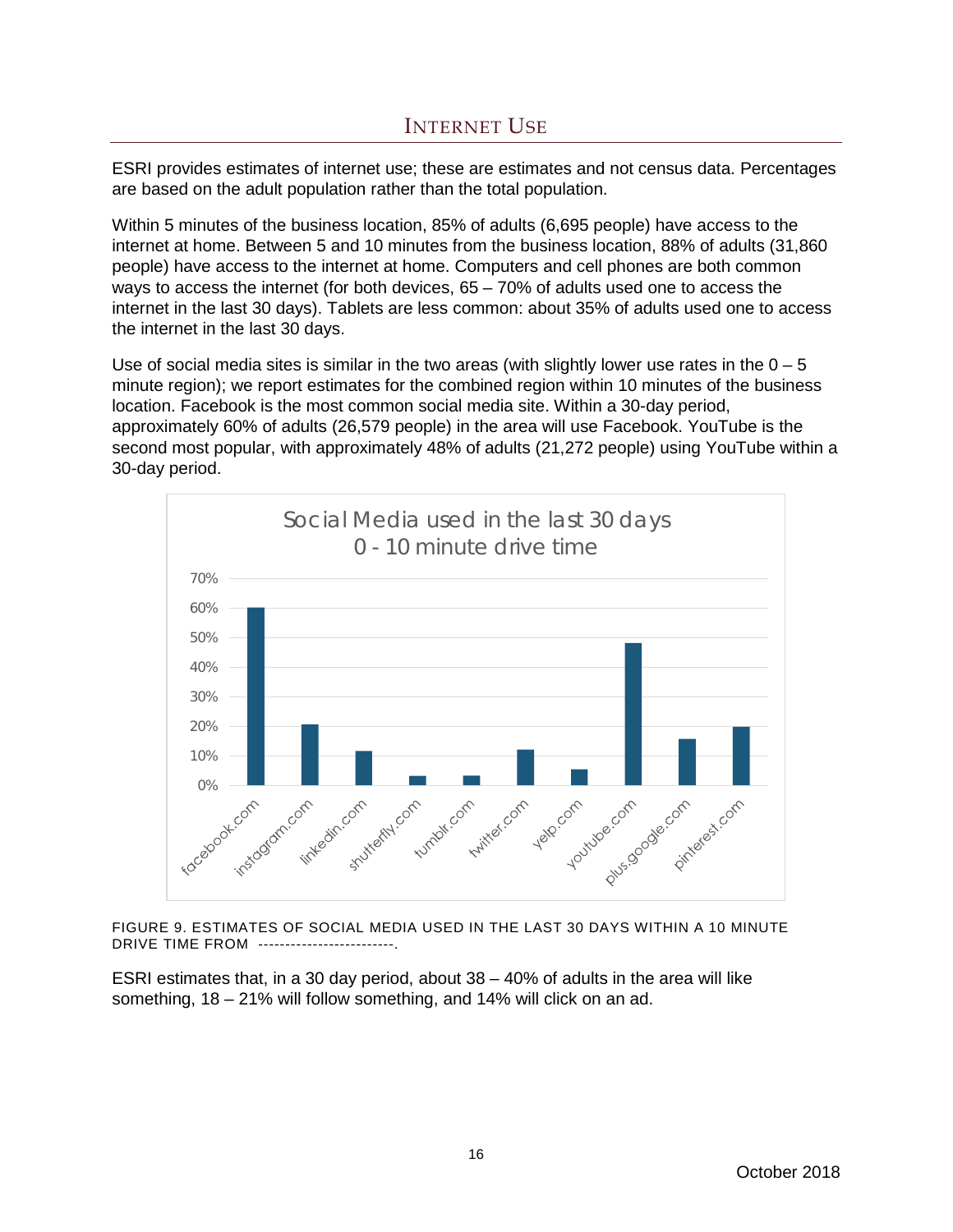# TRAFFIC COUNTS

<span id="page-18-0"></span>The following map estimates average daily traffic volume on the major roads around the business location. The documentation for this data suggests that the counts represent total number of vehicles crossing that point (from both directions). The map shows that traffic on ----- -------------------- tends to be significantly heavier around the business location (just south of ------ -------------------) than it is south of Creek View Drive. This suggests that more traffic will pass the business traveling southbound on ------------------------- from ------------------------- than traveling northbound on -------------------------.



<span id="page-18-1"></span>FIGURE 10. TRAFFIC COUNTS AROUND -------------------------. (KALIBRATE TECHNOLOGIES Q2 2018)

## COMPETITOR LIST

#### *Source: ReferenceUSA*

The competitor list was developed using ReferenceUSA. ReferenceUSA records businesses as either verified or unverified, based on whether the business has been contacted to verify their information. Since a number of relevant businesses are unverified, we include both verified and unverified businesses (see the Record Type column in the spreadsheet). The competitor list was filtered using NAICS and SIC code, and depend on businesses reporting the correct